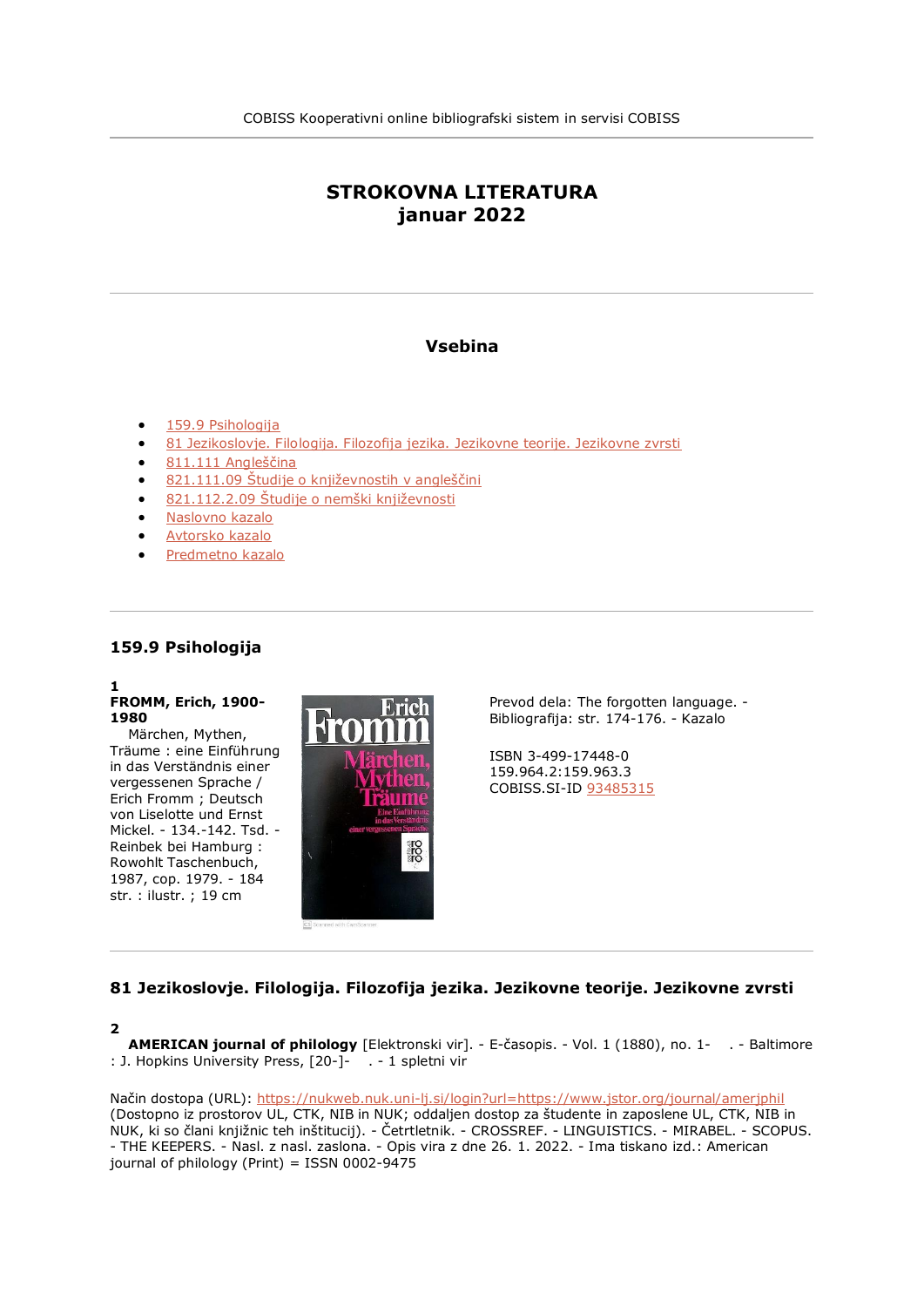ISSN 1086-3168 = American journal of philology (Online) 81

COBISS.SI-ID [229999360](https://plus.si.cobiss.net/opac7/bib/fflj/229999360?lang=sl)

# **811.111 Angleščina**

# **3**

## **BARKER, Christopher**

 Headway. Elementary (A2). Culture and literature companion / Christopher Barker, Libby Mitchell, Katherine Goff. - 5th ed. - Oxford : Oxford University Press, 2019. - 47 str. : ilustr. ; 28 cm



English File

Zemljevida Velike Britanije in Irske ter Severne Amerike na notr. str. ov.

ISBN 978-0-19-452436-0 811.111(075.3)(076) COBISS.SI-ID [94659075](https://plus.si.cobiss.net/opac7/bib/fflj/94659075?lang=sl)

# **5**

Elementary. Student's book : with online practice / Christina Latham-Koenig ... [et al.]. - 4th ed. - Oxford : Oxford University Press, 2019. - 167 str. : ilustr. ; 28 cm

Priložena aktivacijska koda za dostop do egradiva

ISBN 978-0-19-403273-5 (Book) ISBN 978-0-19-403159-2 (Pack) ISBN 978-0-19-403167-7 (Access card) 811.111'24(075.3) COBISS.SI-ID [53867779](https://plus.si.cobiss.net/opac7/bib/fflj/53867779?lang=sl)

# **4 BARKER, Christopher**

 Headway. Preintermediate (B1). Culture and literature companion / Christopher Barker, Libby Mitchell, Katherine Goff ; [illustrations by Peter Bull ... et al.]. - 5th ed. - Oxford : Oxford University Press, 2019. - 47 str. : ilustr. ; 28 cm



Zemljevida Velike Britanije in Irske ter Severne Amerike na notranjih str. ov.

ISBN 978-0-19-452782-8 811.111'24(075.3)(076) COBISS.SI-ID [65974787](https://plus.si.cobiss.net/opac7/bib/fflj/65974787?lang=sl)

#### **6 ENGLISH file**.

Elementary. Workbook : with key / Christina Latham-Koenig ... [et al.]. - 4th ed. - Oxford : Oxford University Press, 2020, cop. 2019. - 95 str. : ilustr. ; 28 cm

ISBN 978-0-19-403289-6 811.111'24(075.3)(076.2) COBISS.SI-ID [94792707](https://plus.si.cobiss.net/opac7/bib/fflj/94792707?lang=sl)



# **ENGLISH file**.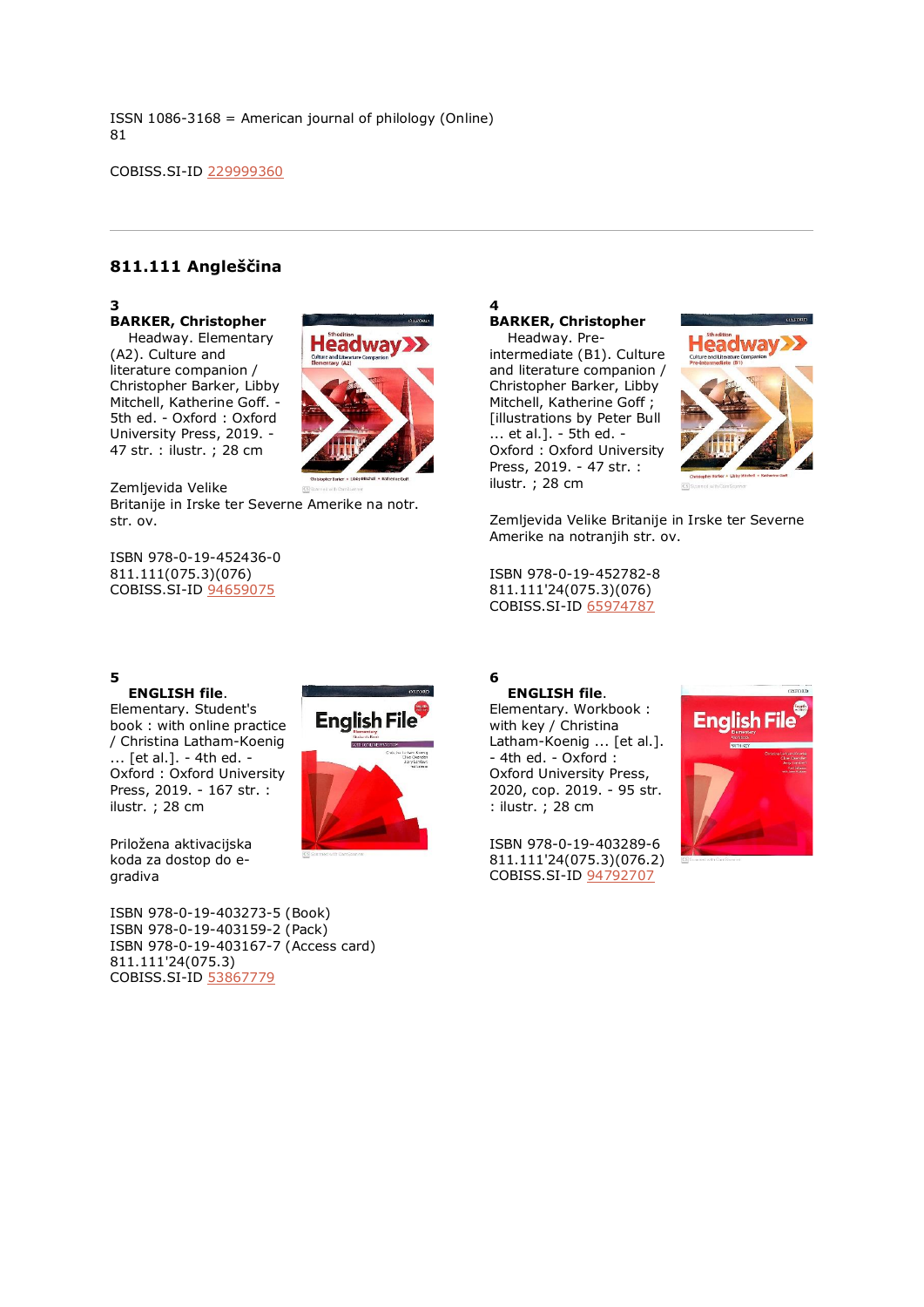**7**

 **ENGLISH file**. Upperintermediate. Workbook : with key / Christina Latham-Koenig ... [et al.]. - 4th ed. - Oxford : Oxford University Press, 2020. - 79 str. : ilustr. ; 28 cm

ISBN 978-0-19-403988-8 811.111'24(075.3)(076.2) COBISS.SI-ID [27001347](https://plus.si.cobiss.net/opac7/bib/fflj/27001347?lang=sl)



#### **8 HARDY-Gould, Janet**

 English plus 1. Delovni zvezek / Janet Hardy-Gould. - 2nd ed. - Oxford : Oxford University Press, 2017. - 112 str. : ilustr. ; 28 cm + 1 kartica s kodo (Practice Kit)

Besedilo v angl. in slov. - Priložena koda za dostop do e-gradiva



ISBN 978-0-19-420168-1 (Workbook) ISBN 978-0-19-420207-7 (Student access card) ISBN 978-0-19-420189-6 (Online practice) ISBN 978-0-19-420221-3 (Pack) 811.111'24(075.2)(076) COBISS.SI-ID [2048988784](https://plus.si.cobiss.net/opac7/bib/fflj/2048988784?lang=sl)

# **9**

**HARDY-Gould, Janet**

 English plus 2. Delovni zvezek / Janet Hardy-Gould. - 2nd ed. - Oxford : Oxford University Press, 2017. - 108 str. : ilustr. ; 28 cm + 1 kartica s kodo (Practice Kit)

Besedilo v angl. in slov. - Priložena koda za dostop do e-gradiv

ISBN 978-0-19-420172-8 (Book) ISBN 978-0-19-420208-4 (Access card) ISBN 978-0-19-420190-2 (Online practice) ISBN 978-0-19-420226-8 (Pack) 811.111'24(075.2)(076) COBISS.SI-ID [2048988528](https://plus.si.cobiss.net/opac7/bib/fflj/2048988528?lang=sl)



## **10 MAY, Peter, 11.6.1951-**

 Headway. Intermediate (B1+). Culture and literature companion / Peter May ; [illustrations by Peter Bull, Mark Duffin, Neil Gower]. - 5th ed. - Oxford : Oxford University Press, 2018. - 47 str. : ilustr. ; 28 cm



Zemljevida Velike Britanije in Irske ter Severne Amerike na notranji str. ov.

ISBN 978-0-19-452927-3 811.111(075.3)(076) COBISS.SI-ID [528529433](https://plus.si.cobiss.net/opac7/bib/fflj/528529433?lang=sl)

**11 MAY, Peter, 11.6.1951-**

 Headway. Upper intermediate (B2). Culture and literature companion / Peter May, Sylvia Wheeldon, Madeleine Williamson ; [illustrations by Peter Bull, Brian Gallagher]. - 5th ed. - Oxford : Oxford University Press, 2019. - 47 str. : ilustr. ; 28 cm



Zemljevida Velike Britanije in Irske ter Severne Amerike na notranjih str. ov.

ISBN 978-0-19-453982-1 811.111'24(075.3)(076) COBISS.SI-ID [17826051](https://plus.si.cobiss.net/opac7/bib/fflj/17826051?lang=sl)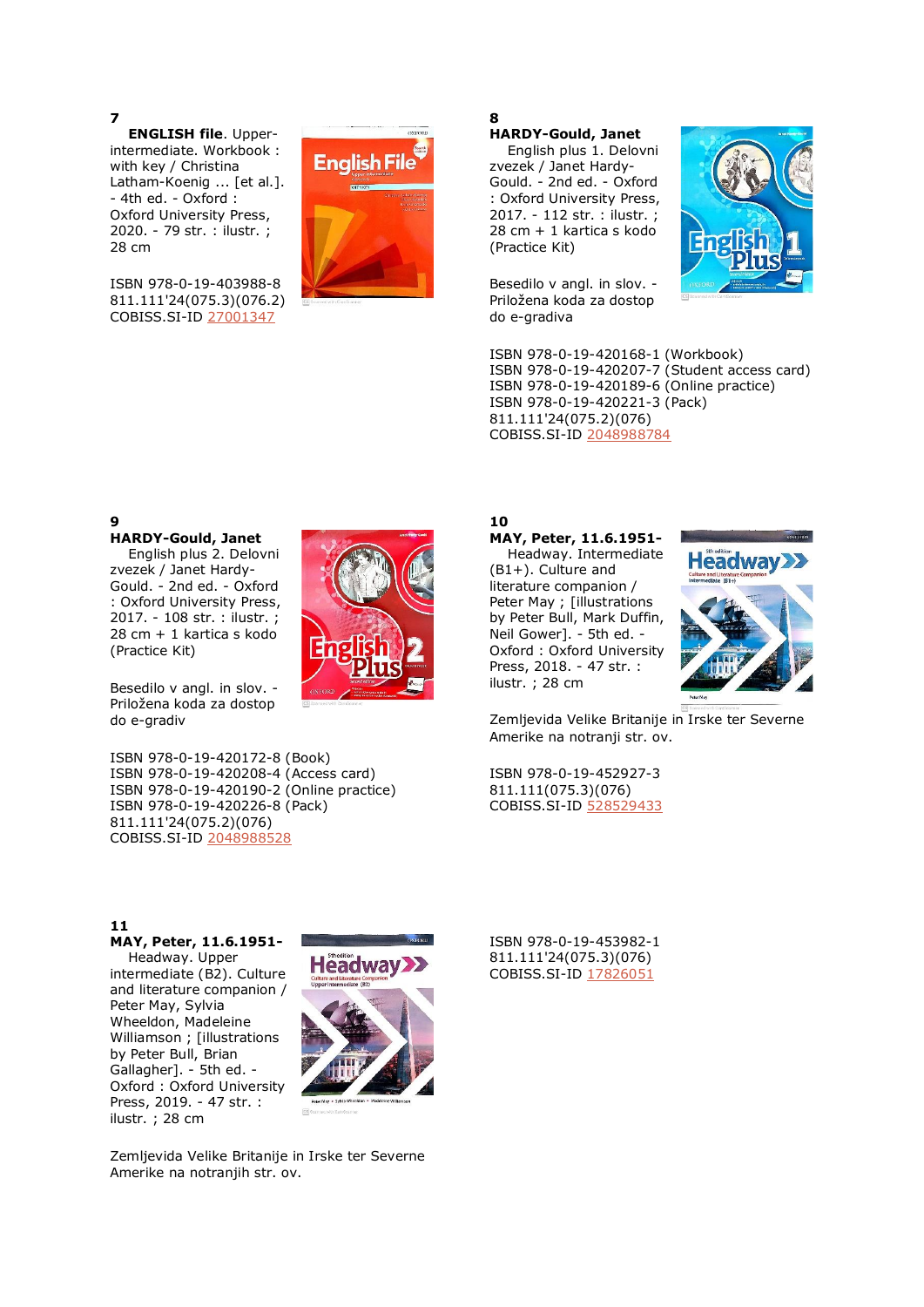#### **12 MELLERSH, Kate**

 English plus 3. Delovni zvezek / Kate Mellersh. - 2nd ed. - Oxford : Oxford University Press, 2017. - 108 str. : ilustr. ; 28 cm + 1 kartica s kodo (Practice Kit)

Besedilo v angl. in slov. -Priložena koda za dostop do e-gradiva



# **13**

# **QUINN, Robert, učitelj**

 English plus. Starter. Delovni zvezek / Robert Quin, Janet Hardy-Gould. - 2nd ed. - Oxford : Oxford University Press, 2019, cop. 2017. - 95 str. : ilustr. ; 28 cm + 1 kartica s kodo (Practice Kit)



Besedilo v angl. in slov.

ISBN 978-0-19-420182-7 (Workbook) ISBN 978-0-19-420211-4 (Online practice access card) ISBN 978-0-19-420238-1 (Pack) ISBN 978-0-19-420195-7 (Online practice) 811.111'24(075.2)(076) COBISS.SI-ID [94649091](https://plus.si.cobiss.net/opac7/bib/fflj/94649091?lang=sl)

ISBN 978-0-19-420176-6 (Workbook) ISBN 978-0-19-420209-1 (Practice Kit) ISBN 978-0-19-420231-2 (Pack) 811.111'24(075.2)(076) COBISS.SI-ID [2048988272](https://plus.si.cobiss.net/opac7/bib/fflj/2048988272?lang=sl)

# **14 RÉZMŰVES, Zoltán**

 Project explore 2 [Dva medija]. Teacher's guide : [teacher's pack] / Zoltán Rézműves ; [authors of DVD-ROM] Sylvia Wheeldon, Paul Shipton. - Oxford : Oxford University Press, 2021, cop. 2019. - 1 zv. (loč. pag.) : ilustr. ; 30 cm. - 1 optični disk (DVD-ROM) : barve, zvok ; 12 cm



Dodatek k nasl. na ov. - Dodatek k nasl. na DVD-ROM-u: Songs and videos with worksheets. - Dodana aktivacijska koda do egradiva

ISBN 978-0-19-425610-0 (Teacher's guide) ISBN 978-0-19-420488-0 (Teacher's online practice access card) ISBN 978-0-19-421284-7 (Teacher's online practice) ISBN 978-0-19-421233-5 (Classroom presentation tool: student's book) ISBN 978-0-19-421247-2 (Classroom presentation tool: workbook) ISBN 978-0-19-421278-6 (DVD-ROM) ISBN 978-0-19-425609-4 811.111'24(075.2)(072) COBISS.SI-ID [94662915](https://plus.si.cobiss.net/opac7/bib/fflj/94662915?lang=sl)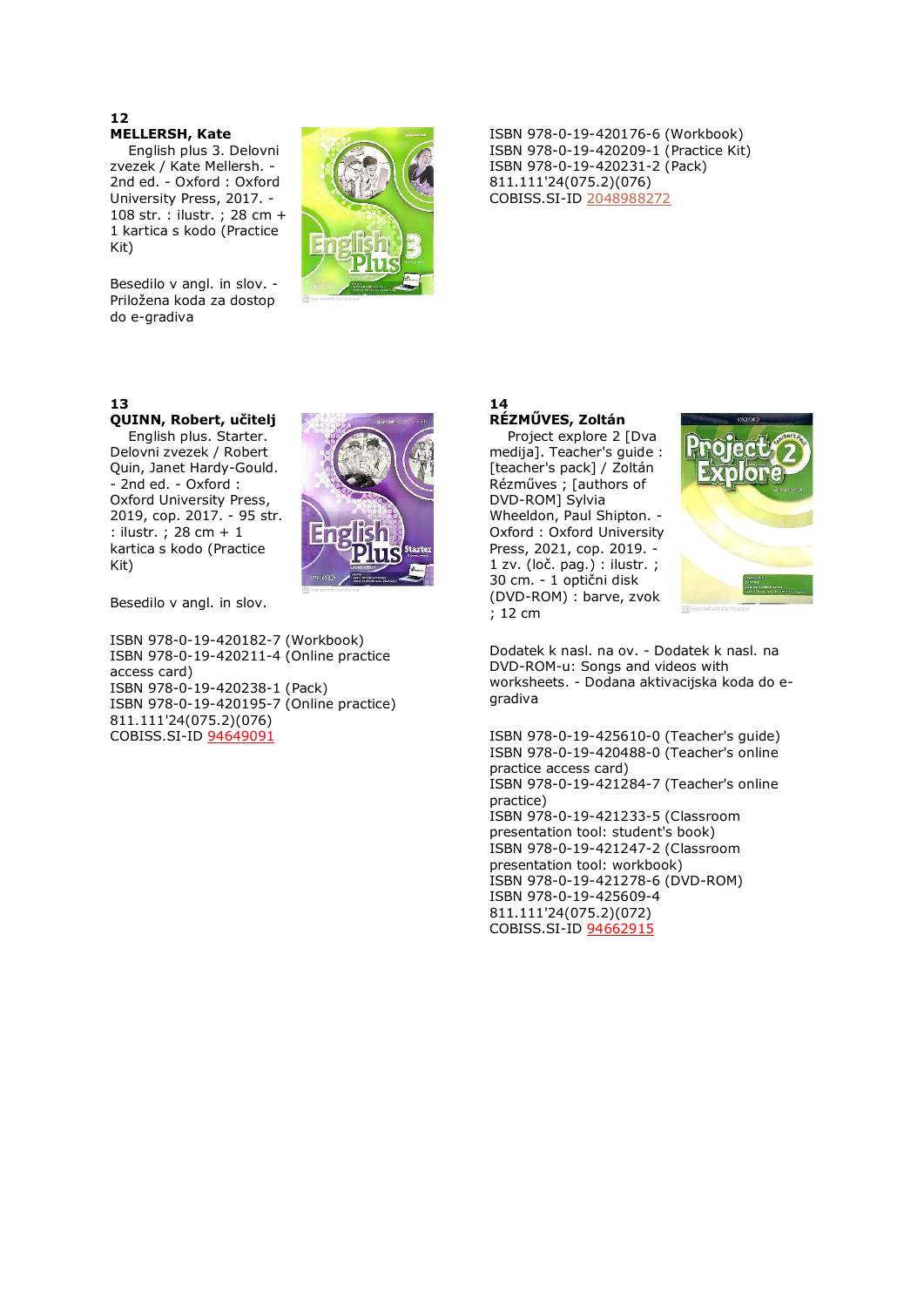#### **15 SOARS, Liz**

 Headway. Advanced. Student's book / Liz & John Soars, Paul Hancock. - 5th ed. - Oxford : Oxford University Press, 2019. - 175 str. : ilustr. ; 28 cm + 1 vlepljena kartica s kodo za spletni dostop



Na ov.: With online practice. - Priložena aktivacijska koda za dostop do e-gradiva

ISBN 978-0-19-454761-1 (pack) ISBN 978-0-19-454762-8 (book) ISBN 978-0-19-454763-5 (online practice) 811.111'24(075.8) COBISS.SI-ID [25422054](https://plus.si.cobiss.net/opac7/bib/fflj/25422054?lang=sl)

# **17 SOARS, Liz**

 Headway. Upper intermediate. Student's book / Liz & John Soars, Paul Hancock. - 5th ed. - Oxford : Oxford University Press, 2019. - 168 str. : ilustr. ; 28 cm + 1 vlepljena kartica s kodo za spletni dostop



Na ov.: With online practice. - "This course can be used as part of preparation for the Oxford Test of English, B2" --> na zadnji str. ov. - Priložena aktivacijska koda za dostop do egradiva

ISBN 978-0-19-453969-2 (pack) ISBN 978-0-19-453970-8 (book) ISBN 978-0-19-453971-5 (online practice) 811.111'24(075.3) COBISS.SI-ID [18390787](https://plus.si.cobiss.net/opac7/bib/fflj/18390787?lang=sl)

#### **16 SOARS, Liz**

 Headway. Advanced. Workbook : with key / Liz & John Soars, Paul Hancock. - 5th ed. - Oxford : Oxford University Press, 2019. - 95 str. : ilustr. ; 30 cm

ISBN 978-0-19-454794-9 811.111'24(075.8)(076) COBISS.SI-ID [76532483](https://plus.si.cobiss.net/opac7/bib/fflj/76532483?lang=sl)



# **18 SOARS, Liz**

 Headway. Upper intermediate. Workbook : with key / Liz & John Soars, Jo McCaul. - 5th ed. - Oxford : Oxford University Press, 2019. - 95 str. : ilustr. ; 28 cm

ISBN 978-0-19-454760-4 (broš.) 811.111'24(075.3)(076) COBISS.SI-ID [72909315](https://plus.si.cobiss.net/opac7/bib/fflj/72909315?lang=sl)



# **WETZ, Ben**

**20**

 English plus 2. Student's book / Ben Wetz, Diana Pye. - 2nd ed., [Reprinted]. - Oxford : Oxford University Press, 2020, cop. 2016. - 119 str. : ilustr. ; 28 cm

ISBN 978-0-19-420061-5 811.111'24(075.2) COBISS.SI-ID [77316867](https://plus.si.cobiss.net/opac7/bib/fflj/77316867?lang=sl)



# **19**

**WETZ, Ben**

 English plus 1. Student's book / Ben Wetz. - 2nd ed., 3rd impression. - Oxford : Oxford University Press, 2016. - 119 str. : ilustr. ; 28 cm

ISBN 978-0-19-420059-2 811.111'24(075.2) COBISS.SI-ID [2048988016](https://plus.si.cobiss.net/opac7/bib/fflj/2048988016?lang=sl)



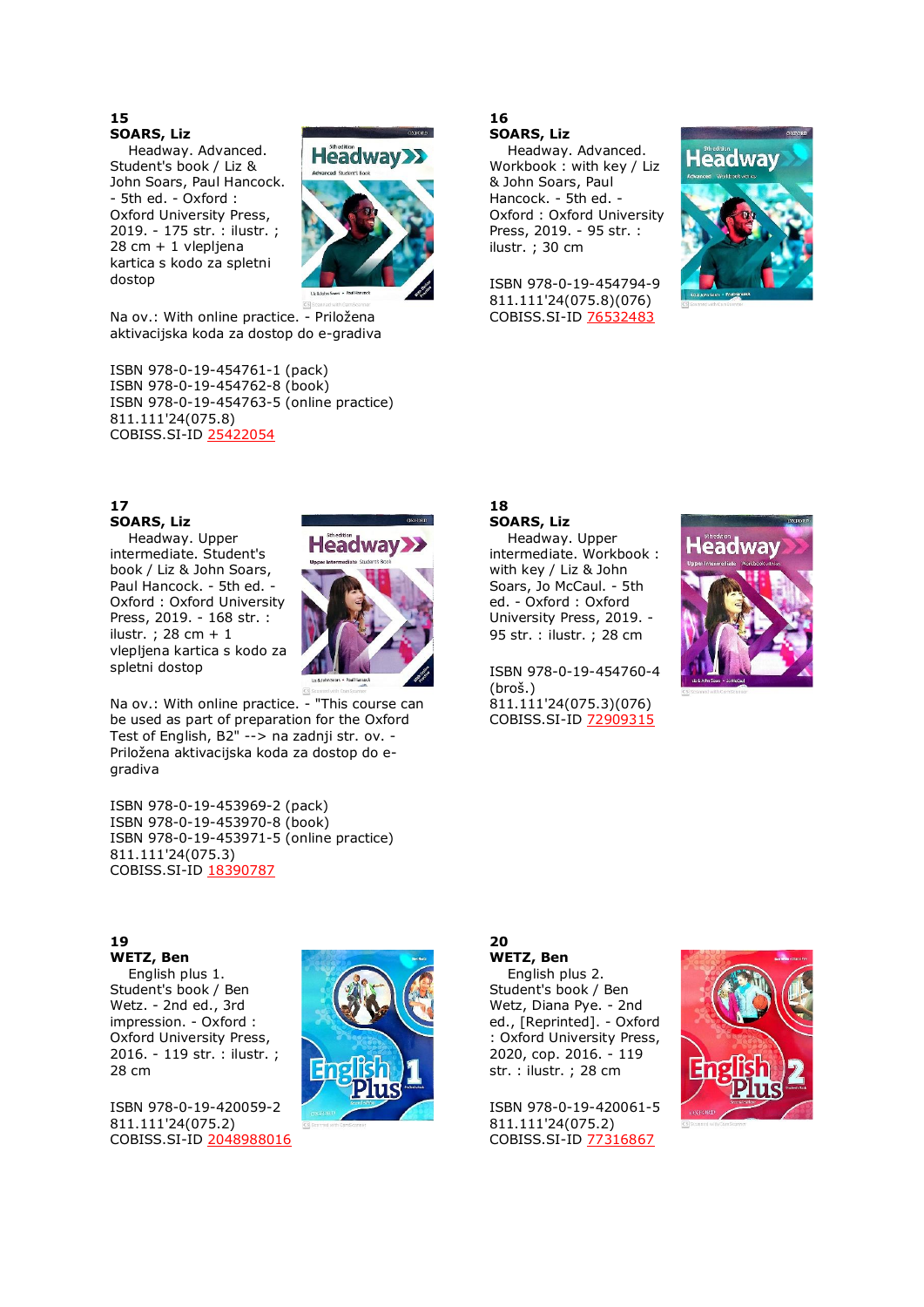**21**

**WETZ, Ben** English plus 3. Student's book / Ben Wetz, Katrina Gormley. - 2nd ed. - Oxford : Oxford University Press, 2021, cop. 2016. - 119 str. : ilustr. ; 28 cm

ISBN 978-0-19-420157-5 811.111'24(075.2) COBISS.SI-ID [94788355](https://plus.si.cobiss.net/opac7/bib/fflj/94788355?lang=sl)



**22 WETZ, Ben**

 English plus. Starter. Student's book / Ben Wetz, Robert Quinn. - 2nd ed. - Oxford : Oxford University Press, 2018, cop. 2017. - 95 str. : ilustr. ; 28 cm

ISBN 978-0-19-420161-2 811.111'24(075.2) COBISS.SI-ID [94584323](https://plus.si.cobiss.net/opac7/bib/fflj/94584323?lang=sl)



# **821.111.09 Študije o književnostih v angleščini**

# **23**

# **The AMERICAN review of Canadian**

**studies** [Elektronski vir]. - E-časopis. - Vol. 1, iss. 1 (1971)- . - [Washington, D. C.] : Association for Canadian Studies in the United States, [200-]- . - 1 spletni vir

# Način dostopa (URL):

<https://www.tandfonline.com/loi/rarc20> (Dostopno iz prostorov UL, CTK in NUK in z oddaljenim dostopom za študente in zaposlene UL, CTK in NUK). - Način dostopa (URL): [https://web.s.ebscohost.com/ehost/command/d](https://web.s.ebscohost.com/ehost/command/detail?vid=0&sid=5ed61325-a816-4c13-ba09-4de6512b7e3e%40redis&bdata=JnNpdGU9ZWhvc3QtbGl2ZQ%3d%3d#jid=7J0&db=a9h) [etail?vid=0&sid=5ed61325-a816-4c13-ba09-](https://web.s.ebscohost.com/ehost/command/detail?vid=0&sid=5ed61325-a816-4c13-ba09-4de6512b7e3e%40redis&bdata=JnNpdGU9ZWhvc3QtbGl2ZQ%3d%3d#jid=7J0&db=a9h) [4de6512b7e3e%40redis&bdata=JnNpdGU9ZWh](https://web.s.ebscohost.com/ehost/command/detail?vid=0&sid=5ed61325-a816-4c13-ba09-4de6512b7e3e%40redis&bdata=JnNpdGU9ZWhvc3QtbGl2ZQ%3d%3d#jid=7J0&db=a9h) [vc3QtbGl2ZQ%3d%3d#jid=7J0&db=a9h](https://web.s.ebscohost.com/ehost/command/detail?vid=0&sid=5ed61325-a816-4c13-ba09-4de6512b7e3e%40redis&bdata=JnNpdGU9ZWhvc3QtbGl2ZQ%3d%3d#jid=7J0&db=a9h)

(Dostopno iz prostorov UL, CTK in NUK; oddaljen dostop za študente in zaposlene UL ter vse člane knjižnic UL, CTK in NUK). - Četrtletnik. - CROSSREF. - MIRABEL. - SCOPUS. - THE KEEPERS. - Nasl. z nasl. zaslona. - Opis vira z dne 4. 10. 2021. - Trenutni ali zadnji založnik: [London] Routledge, Taylor & Francis Group. - Ima tiskano izd.: The American review of Canadian studies = ISSN 0272-2011. - Je nadaljevanje: ACSUS newsletter. - Deloma se nadaljuje kot: ACSUS newsletter (1977)

ISSN 1943-9954 = The American review of Canadian studies (Online) 821.111(71).09 COBISS.SI-ID [521036057](https://plus.si.cobiss.net/opac7/bib/fflj/521036057?lang=sl)

# **821.112.2.09 Študije o nemški književnosti**

# **24**

**HARTUNG, Günter** Literatur und Ästhetik des deutschen Faschismus : drei Studien / Günter Hartung. - Berlin : Akademie-Verlag, 1983. - 314 str. ; 20 cm. - (Literatur und Gesellschaft)

Opombe z bibliografijo: str. 283-308. - Kazalo

821.112.2.09"191/1945":329.18 COBISS.SI-ID [95377155](https://plus.si.cobiss.net/opac7/bib/fflj/95377155?lang=sl)



#### **25 ZIMMERMANN, Manfred**

 Die Sterzinger Miszellaneen-Handschrift : kommentierte Edition der deutschen Dichtungen / Manfred Zimmermann. - Innsbruck : AMOE, 1980.  $-436$  str.; 24 cm. (Innsbrucker Beiträge zur Kulturwissenschaft. Germanistische Reihe ; Bd. 8)

Bibliografija: str. 411-434

ISBN 3-815124-071-5! 821.112.2'04.09 821.124'04(436).09 COBISS.SI-ID [30266625](https://plus.si.cobiss.net/opac7/bib/fflj/30266625?lang=sl)

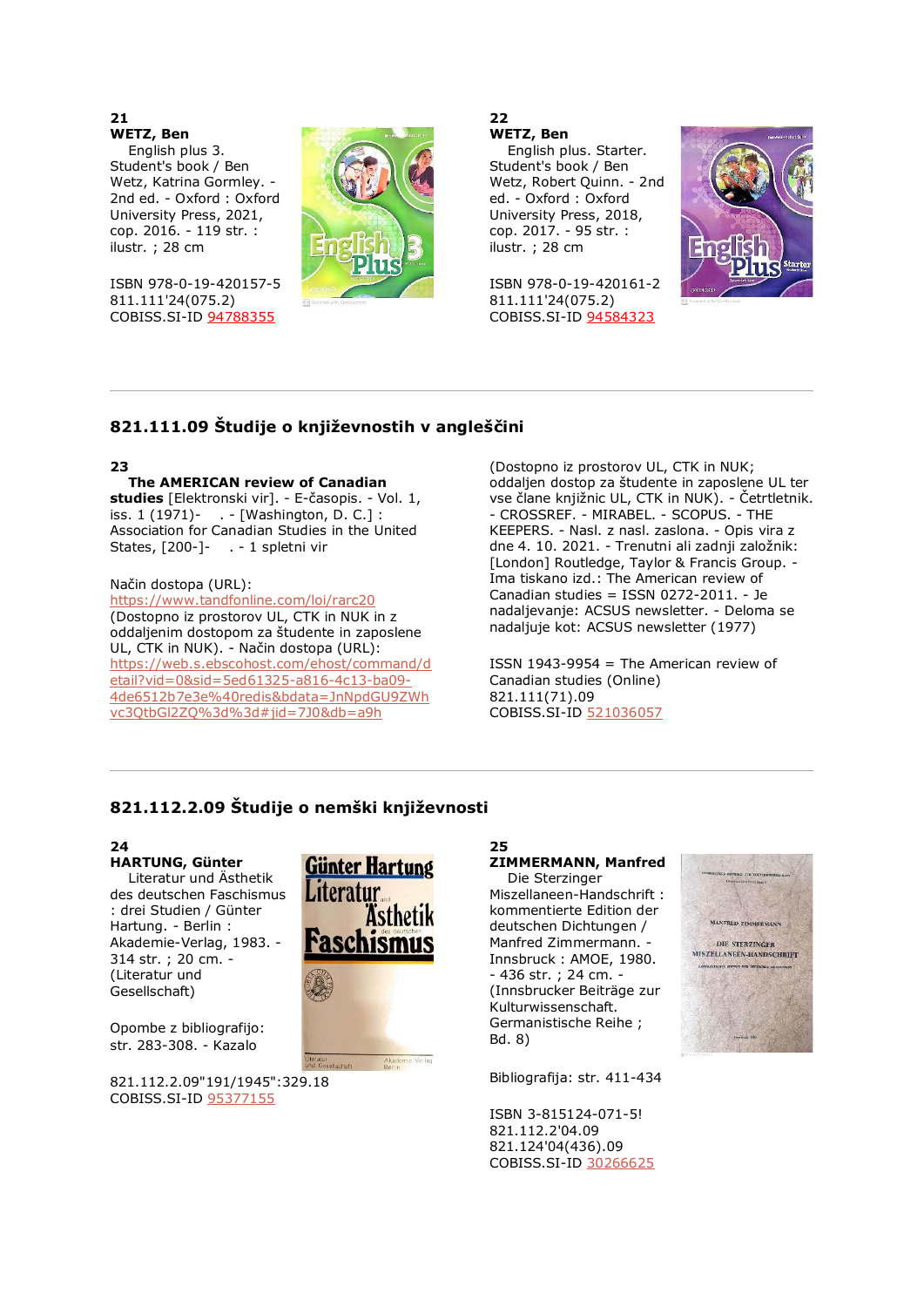# **Naslovno kazalo**

- American journal of philology [Elektronski vir] [2](file:///C:/Users/lipuzicm/Downloads/bib002_20220223_151938_ger_maja%20(1).html%232)
- The American review of Canadian studies [Elektronski vir] [23](file:///C:/Users/lipuzicm/Downloads/bib002_20220223_151938_ger_maja%20(1).html%2323)
- English file. Elementary, Workbook : with key  $6$
- English file. Upper-intermediate, Workbook : with key  $\frac{7}{2}$
- English file. Elementary, Student's book : with online practice  $5$
- English plus 1. Delovni zvezek [8](file:///C:/Users/lipuzicm/Downloads/bib002_20220223_151938_ger_maja%20(1).html%238)
- English plus 1. Student's book [19](file:///C:/Users/lipuzicm/Downloads/bib002_20220223_151938_ger_maja%20(1).html%2319)
- English plus 2. Delovni zvezek [9](file:///C:/Users/lipuzicm/Downloads/bib002_20220223_151938_ger_maja%20(1).html%239)
- English plus 2. Student's book [20](file:///C:/Users/lipuzicm/Downloads/bib002_20220223_151938_ger_maja%20(1).html%2320)
- English plus 3. Delovni zvezek [12](file:///C:/Users/lipuzicm/Downloads/bib002_20220223_151938_ger_maja%20(1).html%2312)
- English plus 3. Student's book [21](file:///C:/Users/lipuzicm/Downloads/bib002_20220223_151938_ger_maja%20(1).html%2321)
- English plus. Starter, Delovni zvezek [13](file:///C:/Users/lipuzicm/Downloads/bib002_20220223_151938_ger_maja%20(1).html%2313)
- English plus. Starter, Student's book [22](file:///C:/Users/lipuzicm/Downloads/bib002_20220223_151938_ger_maja%20(1).html%2322)
- Headway. Advanced, Workbook : with key [16](file:///C:/Users/lipuzicm/Downloads/bib002_20220223_151938_ger_maja%20(1).html%2316)
- Headway. Upper intermediate, Workbook : with key [18](file:///C:/Users/lipuzicm/Downloads/bib002_20220223_151938_ger_maja%20(1).html%2318)
- Headway. Advanced, Student's book [15](file:///C:/Users/lipuzicm/Downloads/bib002_20220223_151938_ger_maja%20(1).html%2315)
- Headway. Elementary (A2), Culture and literature companion  $3/3$
- Headway. Intermediate (B1+), Culture and literature companion  $10$
- Headway. Pre-intermediate (B1), Culture and literature companion  $4$
- Headway. Upper intermediate (B2), Culture and literature companion  $11$
- Headway. Upper intermediate, Student's boo[k 17](file:///C:/Users/lipuzicm/Downloads/bib002_20220223_151938_ger_maja%20(1).html%2317)
- Literatur und Ästhetik des deutschen Faschismus : drei Studien [24](file:///C:/Users/lipuzicm/Downloads/bib002_20220223_151938_ger_maja%20(1).html%2324)
- Märchen, Mythen, Träume : eine Einführung in das Verständnis einer vergessenen Sprache [1](file:///C:/Users/lipuzicm/Downloads/bib002_20220223_151938_ger_maja%20(1).html%231)
- Project explore 2 [Dva medija]. Teacher's guide : [teacher's pack] [14](file:///C:/Users/lipuzicm/Downloads/bib002_20220223_151938_ger_maja%20(1).html%2314)
- Die Sterzinger Miszellaneen-Handschrift : kommentierte Edition der deutschen Dichtungen [25](file:///C:/Users/lipuzicm/Downloads/bib002_20220223_151938_ger_maja%20(1).html%2325)

# **Avtorsko kazalo**

- Barker, Christopher (avtor) [3,](file:///C:/Users/lipuzicm/Downloads/bib002_20220223_151938_ger_maja%20(1).html%233) [4](file:///C:/Users/lipuzicm/Downloads/bib002_20220223_151938_ger_maja%20(1).html%234)
- Bull, Peter, 1960- (ilustrator) [3,](file:///C:/Users/lipuzicm/Downloads/bib002_20220223_151938_ger_maja%20(1).html%233) [4,](file:///C:/Users/lipuzicm/Downloads/bib002_20220223_151938_ger_maja%20(1).html%234) [10,](file:///C:/Users/lipuzicm/Downloads/bib002_20220223_151938_ger_maja%20(1).html%2310) [11](file:///C:/Users/lipuzicm/Downloads/bib002_20220223_151938_ger_maja%20(1).html%2311)
- Duffin, Mark (ilustrator) [3,](file:///C:/Users/lipuzicm/Downloads/bib002_20220223_151938_ger_maja%20(1).html%233) [10](file:///C:/Users/lipuzicm/Downloads/bib002_20220223_151938_ger_maja%20(1).html%2310)
- Fromm, Erich, [1](file:///C:/Users/lipuzicm/Downloads/bib002_20220223_151938_ger_maja%20(1).html%231)900-1980 (avtor)  $1/2$
- Gallagher, Brian, 1967- (ilustrator)  $11$
- Goff, Katherine (avtor)  $\frac{3}{7}$ ,  $\frac{4}{7}$
- Gormley, Katrina (avtor) [21](file:///C:/Users/lipuzicm/Downloads/bib002_20220223_151938_ger_maja%20(1).html%2321)
- Gower, Neil (ilustrator) [3,](file:///C:/Users/lipuzicm/Downloads/bib002_20220223_151938_ger_maja%20(1).html%233) [10](file:///C:/Users/lipuzicm/Downloads/bib002_20220223_151938_ger_maja%20(1).html%2310)
- Hancock, Paul (avtor)  $15, 16, 17$  $15, 16, 17$  $15, 16, 17$
- Hardy-Gould, Janet (avtor) [8,](file:///C:/Users/lipuzicm/Downloads/bib002_20220223_151938_ger_maja%20(1).html%238) [9,](file:///C:/Users/lipuzicm/Downloads/bib002_20220223_151938_ger_maja%20(1).html%239) [13](file:///C:/Users/lipuzicm/Downloads/bib002_20220223_151938_ger_maja%20(1).html%2313)
- Hartung, Günter (avtor) [24](file:///C:/Users/lipuzicm/Downloads/bib002_20220223_151938_ger_maja%20(1).html%2324)
- Hudson, Jane (avtor) [6](file:///C:/Users/lipuzicm/Downloads/bib002_20220223_151938_ger_maja%20(1).html%236)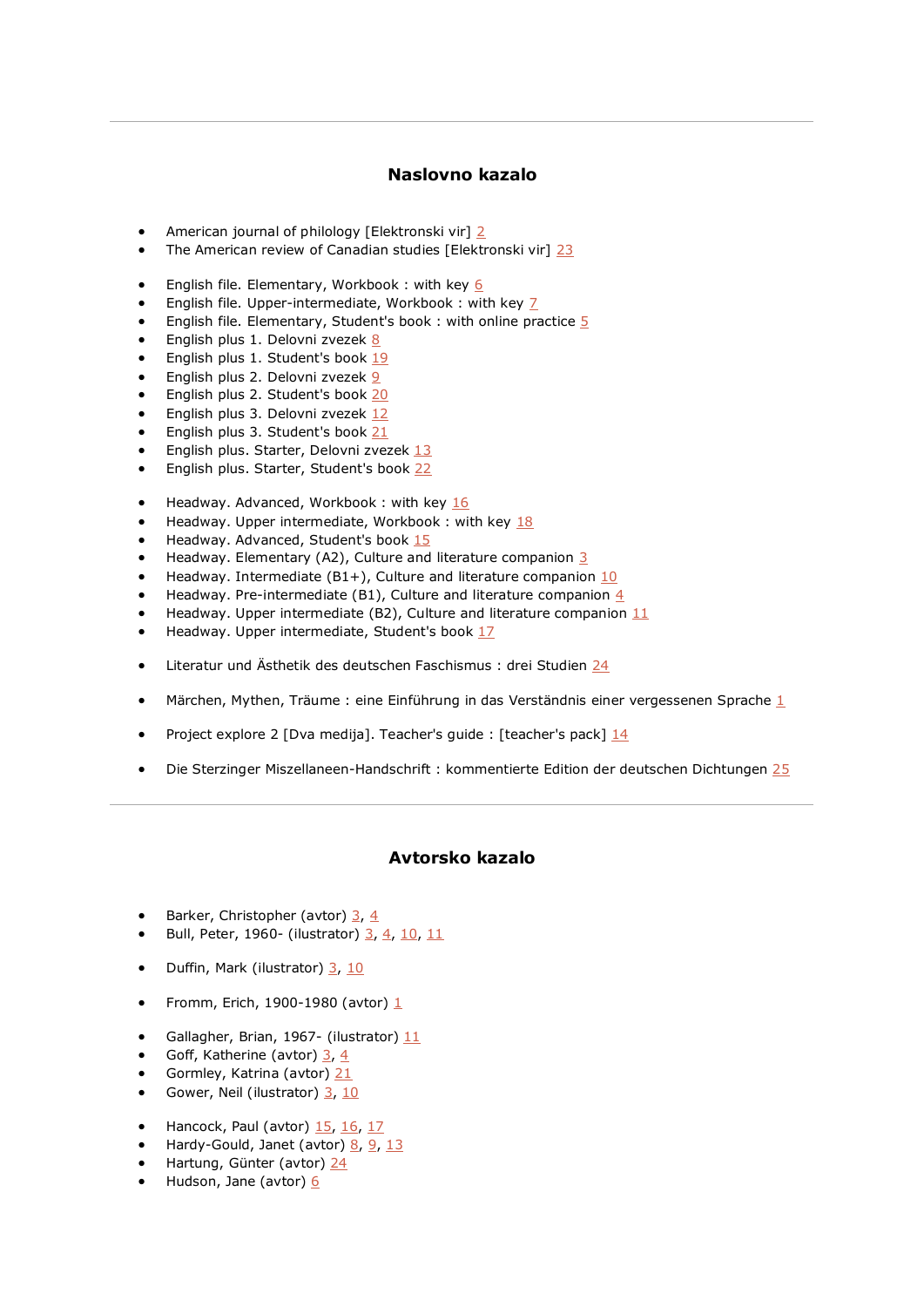- Lambert, Jerry, pisatelj (avtor)  $\frac{5}{6}$
- Latham-Koenig, Christina (avtor) [5,](file:///C:/Users/lipuzicm/Downloads/bib002_20220223_151938_ger_maja%20(1).html%235) [6,](file:///C:/Users/lipuzicm/Downloads/bib002_20220223_151938_ger_maja%20(1).html%236) [7](file:///C:/Users/lipuzicm/Downloads/bib002_20220223_151938_ger_maja%20(1).html%237)
- May, Peter, [11](file:///C:/Users/lipuzicm/Downloads/bib002_20220223_151938_ger_maja%20(1).html%2311).6.1951 (avtor)  $10, 11$
- McCaul, Jo (avtor)  $18$
- Mellersh, Kate (avtor) [12](file:///C:/Users/lipuzicm/Downloads/bib002_20220223_151938_ger_maja%20(1).html%2312)
- Mickel, Ernst (prevajalec)  $1$
- Mickel, Liselotte (prevajalec)  $1/2$
- Mitchell, Libby (avtor)  $\frac{3}{2}$ ,  $\frac{4}{3}$
- Oxenden, Clive (avtor) [5,](file:///C:/Users/lipuzicm/Downloads/bib002_20220223_151938_ger_maja%20(1).html%235) [6](file:///C:/Users/lipuzicm/Downloads/bib002_20220223_151938_ger_maja%20(1).html%236)
- Pye, Diana (avtor) [20](file:///C:/Users/lipuzicm/Downloads/bib002_20220223_151938_ger_maja%20(1).html%2320)
- Quinn, Robert, učitelj (avtor) [13,](file:///C:/Users/lipuzicm/Downloads/bib002_20220223_151938_ger_maja%20(1).html%2313) [22](file:///C:/Users/lipuzicm/Downloads/bib002_20220223_151938_ger_maja%20(1).html%2322)
- Rézműves, Zoltán (avtor) [14](file:///C:/Users/lipuzicm/Downloads/bib002_20220223_151938_ger_maja%20(1).html%2314)
- Seligson, Paul (avtor) [5,](file:///C:/Users/lipuzicm/Downloads/bib002_20220223_151938_ger_maja%20(1).html%235) [6](file:///C:/Users/lipuzicm/Downloads/bib002_20220223_151938_ger_maja%20(1).html%236)
- Shipton, Paul, 1963- (avtor) [14](file:///C:/Users/lipuzicm/Downloads/bib002_20220223_151938_ger_maja%20(1).html%2314)
- Soars, John (avtor) [15,](file:///C:/Users/lipuzicm/Downloads/bib002_20220223_151938_ger_maja%20(1).html%2315) [16,](file:///C:/Users/lipuzicm/Downloads/bib002_20220223_151938_ger_maja%20(1).html%2316) [17,](file:///C:/Users/lipuzicm/Downloads/bib002_20220223_151938_ger_maja%20(1).html%2317) [18](file:///C:/Users/lipuzicm/Downloads/bib002_20220223_151938_ger_maja%20(1).html%2318)
- Soars, Liz (avtor)  $15, 16, 17, 18$  $15, 16, 17, 18$  $15, 16, 17, 18$  $15, 16, 17, 18$
- Wetz, Ben (avtor) [19,](file:///C:/Users/lipuzicm/Downloads/bib002_20220223_151938_ger_maja%20(1).html%2319) [20,](file:///C:/Users/lipuzicm/Downloads/bib002_20220223_151938_ger_maja%20(1).html%2320) [21,](file:///C:/Users/lipuzicm/Downloads/bib002_20220223_151938_ger_maja%20(1).html%2321) [22](file:///C:/Users/lipuzicm/Downloads/bib002_20220223_151938_ger_maja%20(1).html%2322)
- Wheeldon, Sylvia (avtor) [11,](file:///C:/Users/lipuzicm/Downloads/bib002_20220223_151938_ger_maja%20(1).html%2311) [14](file:///C:/Users/lipuzicm/Downloads/bib002_20220223_151938_ger_maja%20(1).html%2314)
- Williamson, Madeleine (avtor)  $11$
- Zimmermann, Manfred (avtor) [25](file:///C:/Users/lipuzicm/Downloads/bib002_20220223_151938_ger_maja%20(1).html%2325)

# **Predmetno kazalo**

- angleščina [3,](file:///C:/Users/lipuzicm/Downloads/bib002_20220223_151938_ger_maja%20(1).html%233) [4,](file:///C:/Users/lipuzicm/Downloads/bib002_20220223_151938_ger_maja%20(1).html%234) [5,](file:///C:/Users/lipuzicm/Downloads/bib002_20220223_151938_ger_maja%20(1).html%235) [6,](file:///C:/Users/lipuzicm/Downloads/bib002_20220223_151938_ger_maja%20(1).html%236) [7,](file:///C:/Users/lipuzicm/Downloads/bib002_20220223_151938_ger_maja%20(1).html%237) [8,](file:///C:/Users/lipuzicm/Downloads/bib002_20220223_151938_ger_maja%20(1).html%238) [9,](file:///C:/Users/lipuzicm/Downloads/bib002_20220223_151938_ger_maja%20(1).html%239) [10,](file:///C:/Users/lipuzicm/Downloads/bib002_20220223_151938_ger_maja%20(1).html%2310) [11,](file:///C:/Users/lipuzicm/Downloads/bib002_20220223_151938_ger_maja%20(1).html%2311) [12,](file:///C:/Users/lipuzicm/Downloads/bib002_20220223_151938_ger_maja%20(1).html%2312) [13,](file:///C:/Users/lipuzicm/Downloads/bib002_20220223_151938_ger_maja%20(1).html%2313) [14,](file:///C:/Users/lipuzicm/Downloads/bib002_20220223_151938_ger_maja%20(1).html%2314) [15,](file:///C:/Users/lipuzicm/Downloads/bib002_20220223_151938_ger_maja%20(1).html%2315) [16,](file:///C:/Users/lipuzicm/Downloads/bib002_20220223_151938_ger_maja%20(1).html%2316) [17,](file:///C:/Users/lipuzicm/Downloads/bib002_20220223_151938_ger_maja%20(1).html%2317) [18,](file:///C:/Users/lipuzicm/Downloads/bib002_20220223_151938_ger_maja%20(1).html%2318) [19,](file:///C:/Users/lipuzicm/Downloads/bib002_20220223_151938_ger_maja%20(1).html%2319) [20,](file:///C:/Users/lipuzicm/Downloads/bib002_20220223_151938_ger_maja%20(1).html%2320) [21,](file:///C:/Users/lipuzicm/Downloads/bib002_20220223_151938_ger_maja%20(1).html%2321) [22](file:///C:/Users/lipuzicm/Downloads/bib002_20220223_151938_ger_maja%20(1).html%2322)
- Angleščina [15,](file:///C:/Users/lipuzicm/Downloads/bib002_20220223_151938_ger_maja%20(1).html%2315) [17,](file:///C:/Users/lipuzicm/Downloads/bib002_20220223_151938_ger_maja%20(1).html%2317) [18,](file:///C:/Users/lipuzicm/Downloads/bib002_20220223_151938_ger_maja%20(1).html%2318) [20](file:///C:/Users/lipuzicm/Downloads/bib002_20220223_151938_ger_maja%20(1).html%2320)
- Jezikovni pouk
	- Učbeniki za nadaljevalno stopnjo [15](file:///C:/Users/lipuzicm/Downloads/bib002_20220223_151938_ger_maja%20(1).html%2315)
	- Učbeniki za srednjo stopnjo [17](file:///C:/Users/lipuzicm/Downloads/bib002_20220223_151938_ger_maja%20(1).html%2317)
	- Vaje za srednjo stopnjo [18](file:///C:/Users/lipuzicm/Downloads/bib002_20220223_151938_ger_maja%20(1).html%2318)
- delovni zvezki v osnovni šoli [9](file:///C:/Users/lipuzicm/Downloads/bib002_20220223_151938_ger_maja%20(1).html%239)
- delovni zvezki za osnovne šole  $8, 12, 13$  $8, 12, 13$  $8, 12, 13$
- delovni zvezki za srednje šole  $\frac{3}{4}$ ,  $\frac{6}{5}$ ,  $\frac{7}{10}$ ,  $\frac{11}{18}$
- delovni zvezki za višje in visoke šole [16](file:///C:/Users/lipuzicm/Downloads/bib002_20220223_151938_ger_maja%20(1).html%2316)
- domačijska književnost [24](file:///C:/Users/lipuzicm/Downloads/bib002_20220223_151938_ger_maja%20(1).html%2324)
- English language
	- Problems, exercises, etc  $\frac{18}{18}$
	- Study and teaching Foreign speakers  $18$
	- Textbooks for foreign speakers  $18$
- fašizem [24](file:///C:/Users/lipuzicm/Downloads/bib002_20220223_151938_ger_maja%20(1).html%2324)
- filologija [2](file:///C:/Users/lipuzicm/Downloads/bib002_20220223_151938_ger_maja%20(1).html%232)
- ideologija [24](file:///C:/Users/lipuzicm/Downloads/bib002_20220223_151938_ger_maja%20(1).html%2324)
- interpretacije sanj  $1$